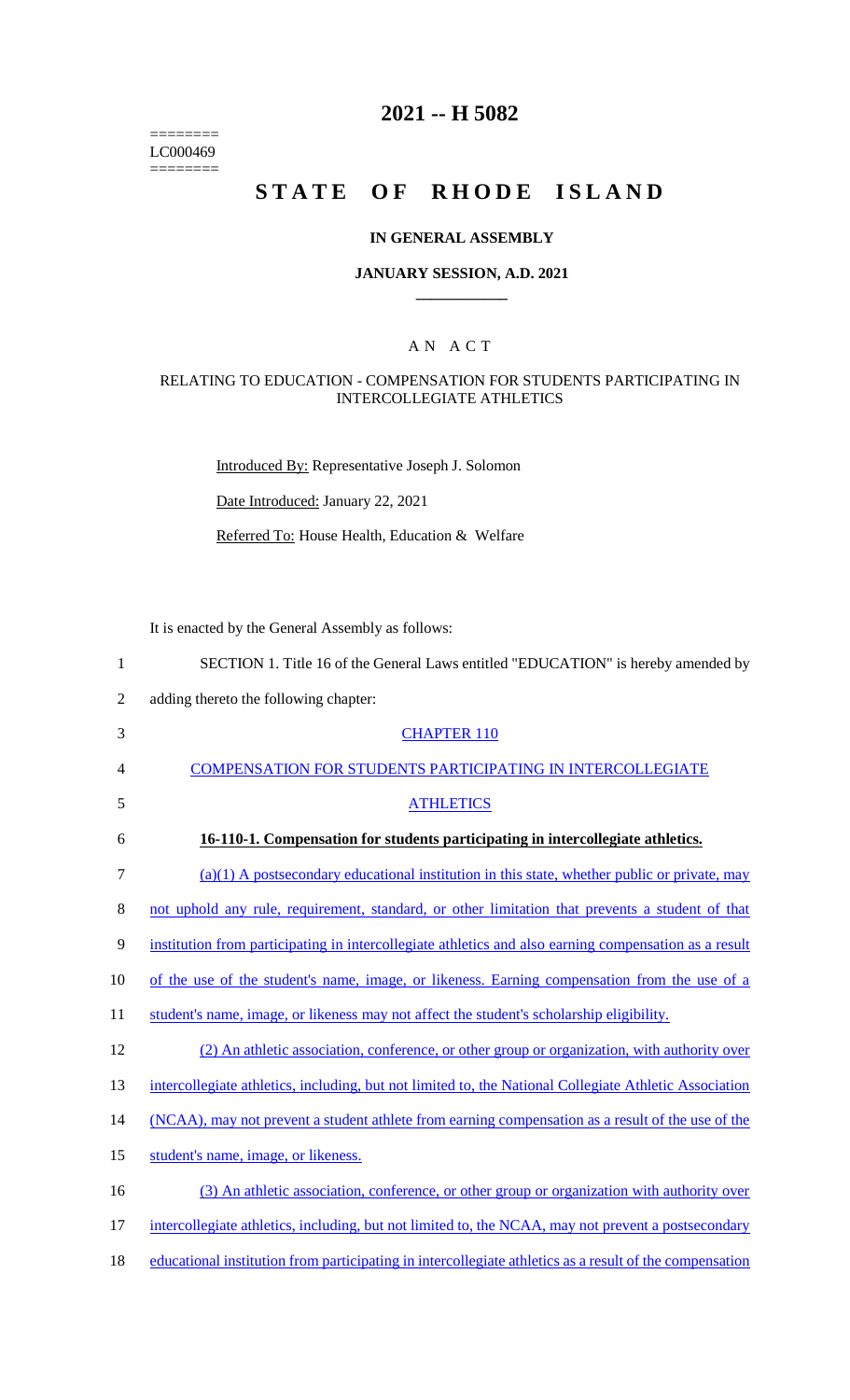1 of a student athlete for the use of the student's name, image, or likeness.

| $\mathfrak{2}$ | (b) A postsecondary educational institution, athletic association, conference, or other group           |
|----------------|---------------------------------------------------------------------------------------------------------|
| 3              | or organization with authority over intercollegiate athletics may not provide a prospective student,    |
| 4              | who may participate in intercollegiate athletics, with compensation in relation to the student's name,  |
| 5              | image, or likeness.                                                                                     |
| 6              | $(c)(1)$ A postsecondary educational institution, athletic association, conference, or other            |
| 7              | group or organization, with authority over intercollegiate athletics, may not prevent a student         |
| $8\,$          | athlete in this state from obtaining professional representation in relation to contracts or legal      |
| $\mathbf{9}$   | matters, including, but not limited to, representation, provided by an athlete agent or legal           |
| 10             | representation provided by an attorney.                                                                 |
| 11             | (2) Professional representation obtained by a student athlete must be from persons licensed             |
| 12             | by the state. An athlete agent representing a student athlete for purposes of earning compensation,     |
| 13             | as a result of the use of the student's name, image, or likeness, must be registered under chapter 74   |
| 14             | of title 5. An attorney representing a student athlete for purposes of earning compensation, as a       |
| 15             | result of the use of the student's name, image, or likeness, must be licensed to practice in the state. |
| 16             | (3) An athlete agent representing a student athlete shall comply with the federal Sports                |
| 17             | Agent Responsibility and Trust Act in 15 U.S.C. Ch. 104 in their relationships with the student.        |
| 18             | (d) A scholarship from the postsecondary educational institution, in which a student is                 |
| 19             | enrolled that meets the cost of attendance, is not compensation for purposes of this chapter, and a     |
| 20             | scholarship may not be revoked as a result of the student earning compensation or obtaining             |
| 21             | professional or legal representation under this chapter.                                                |
| 22             | $(e)(1)$ A student athlete may not enter into a contract providing compensation to the student,         |
| 23             | for use of the student's name, image, or likeness, if a provision of such contract is in conflict with  |
| 24             | a provision of the student's team contract.                                                             |
| 25             | (2) A postsecondary educational institution asserting a conflict under subsection (e)(1) of             |
| 26             | this section, must disclose the relevant contractual provisions that are in conflict with the student's |
| 27             | team contract, to the student athlete or his or her representative.                                     |
| 28             | (3) A student athlete who enters into a contract providing compensation to the student for              |
| 29             | use of the student's name, image, or likeness, shall disclose the contract to an official of the        |
| 30             | postsecondary educational institution in which he or she is enrolled, to be designated by the           |
| 31             | institution.                                                                                            |
| 32             | (f) A team contract of a postsecondary educational institution's athletic program may not               |
| 33             | prevent a student athlete from using the student's name, image, or likeness for a commercial purpose    |
| 34             | when the student is not engaged in official team activities. This subsection applies only to contracts  |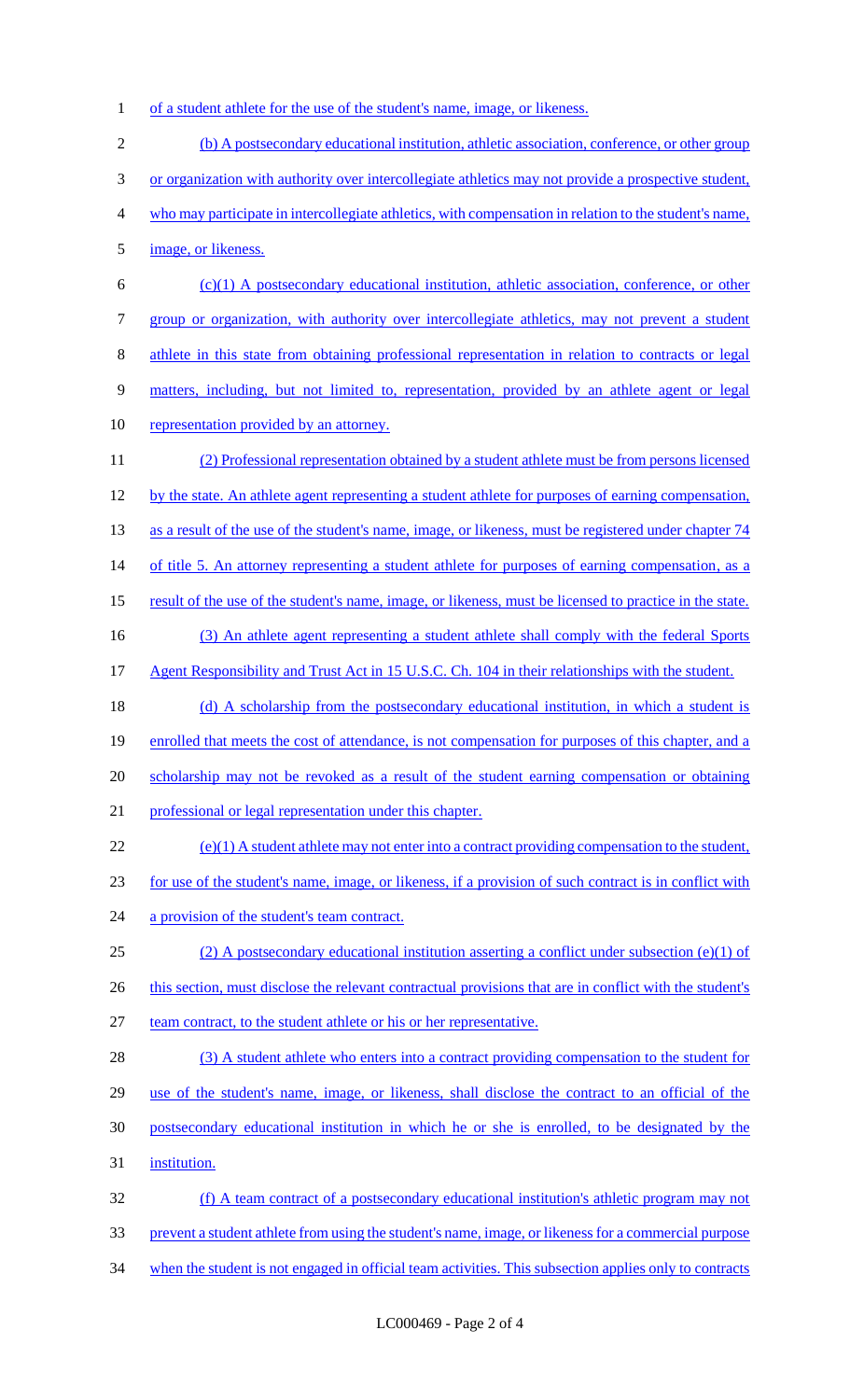- 1 entered into, modified, or renewed on or after January 1, 2023.
- (g) For purposes of this section:
- (1) The term "postsecondary educational institution" means a state university or college,
- or a private college or university.
- (2) The term "student athlete" means a student of a postsecondary educational institution
- who participates in intercollegiate athletics.
- (h) The council on postsecondary education, established by chapter 5 of title 16, shall
- promulgate regulations and rules, to implement and administer this chapter.
- SECTION 2. This act shall take effect on January 1, 2022.

======== LC000469 ========